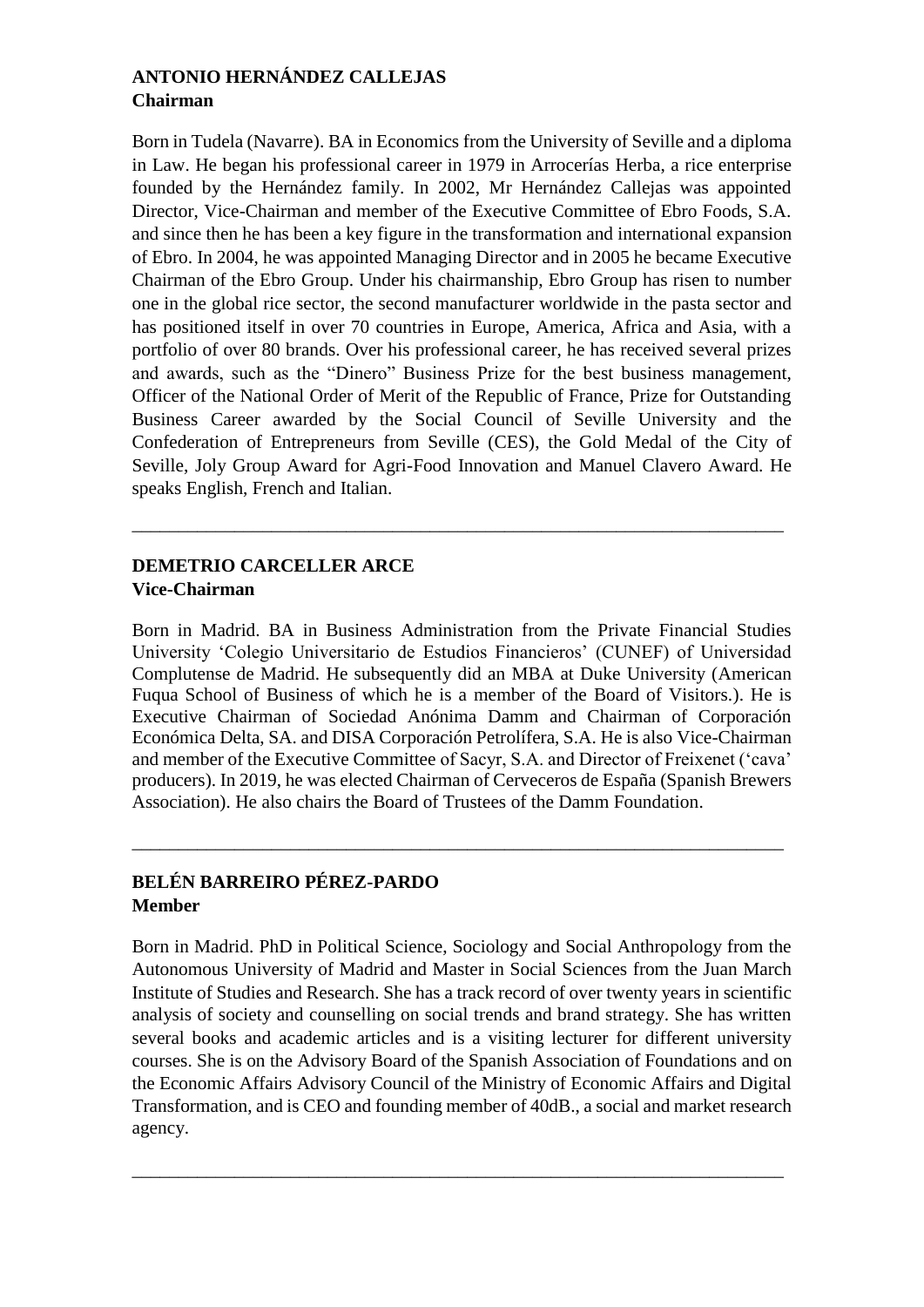#### **FERNANDO CASTELLÓ CLEMENTE Member**

Born in Mollerusa (Lleida). Industrial Engineer and MBA (IESE). He has held several important executive and management positions in companies operating in the dairy sector and distribution in the food sector. He is on the Boards of several companies in the wine sector and others engaged in alternative energies and construction.

\_\_\_\_\_\_\_\_\_\_\_\_\_\_\_\_\_\_\_\_\_\_\_\_\_\_\_\_\_\_\_\_\_\_\_\_\_\_\_\_\_\_\_\_\_\_\_\_\_\_\_\_\_\_\_\_\_\_\_\_\_\_\_\_\_\_\_\_\_\_

### **MARÍA CARCELLER ARCE Member**

Born in Madrid. BA in Business Studies from the European Business School, specialist in marketing and international business, with a postgraduate degree from IESE (Management Development Programme PDD-C). She has over 20 years' professional experience in national and international companies in the food and drink sector. She has been on the Food and Drink Advisory Board of the IESE Business School since 2001. She has been Managing Director of Grupo Rodilla since January 2012. Before joining Grupo Rodilla, she held different management positions in Pepsico and McDonald's, where she received prizes such as the President Award. She had previously been Manager in the Commercial and Marketing areas of several prestigious companies in the sector, such as Yoplait and Bodegas y Bebidas, S.A. She is bilingual Spanish-German and also speaks English.

\_\_\_\_\_\_\_\_\_\_\_\_\_\_\_\_\_\_\_\_\_\_\_\_\_\_\_\_\_\_\_\_\_\_\_\_\_\_\_\_\_\_\_\_\_\_\_\_\_\_\_\_\_\_\_\_\_\_\_\_\_\_\_\_\_\_\_\_\_\_

## **JOSÉ IGNACIO COMENGE SÁNCHEZ-REAL Member**

Born in San Sebastián. He is an Economist and has a degree in International Banking. He has a lengthy track record in business administration and management in companies operating in different areas of the Spanish economy, including the financial, insurance, beverages and renewable energy sectors. He has held positions as director and executive in several financial institutions and insurance companies, such as Banco Hispano Americano, Mutua Madrileña and Axa Winterthur, among others. He is chairman of Ball Beverage Packaging Iberica S.L. and Arbitraje&Inversiones S.L. and Director of ENCE Energía y Celulosa, S.A., CVNE, S.A. (Compañía Vinícola Nacional de España), Olive Partners, S.A., Barbosa&Almeida, S.A., Grupo Apex (Aperitivos y Extrusionados, S.A.U.) and Coca-Cola European Partners.

\_\_\_\_\_\_\_\_\_\_\_\_\_\_\_\_\_\_\_\_\_\_\_\_\_\_\_\_\_\_\_\_\_\_\_\_\_\_\_\_\_\_\_\_\_\_\_\_\_\_\_\_\_\_\_\_\_\_\_\_\_\_\_\_\_\_\_\_\_\_

### **MERCEDES COSTA GARCÍA Lead Independent Director**

Born in Lleida. BA in Law from the Central University of Barcelona and LL.M. from IE Law School. She has extensive professional experience as a commercial lawyer at the office of Mr José Mario Armero, and as a lecturer and researcher of the entire negotiation process. She is currently Manager of the Negotiation and Mediation Centre and negotiation lecturer in the Master Programmes, Advanced Courses and Executive Education Programmes at IE Business School in Madrid, both on-site and online, Manager of the Negotiate Forum and member of the Good Governance Centre at IE Business School.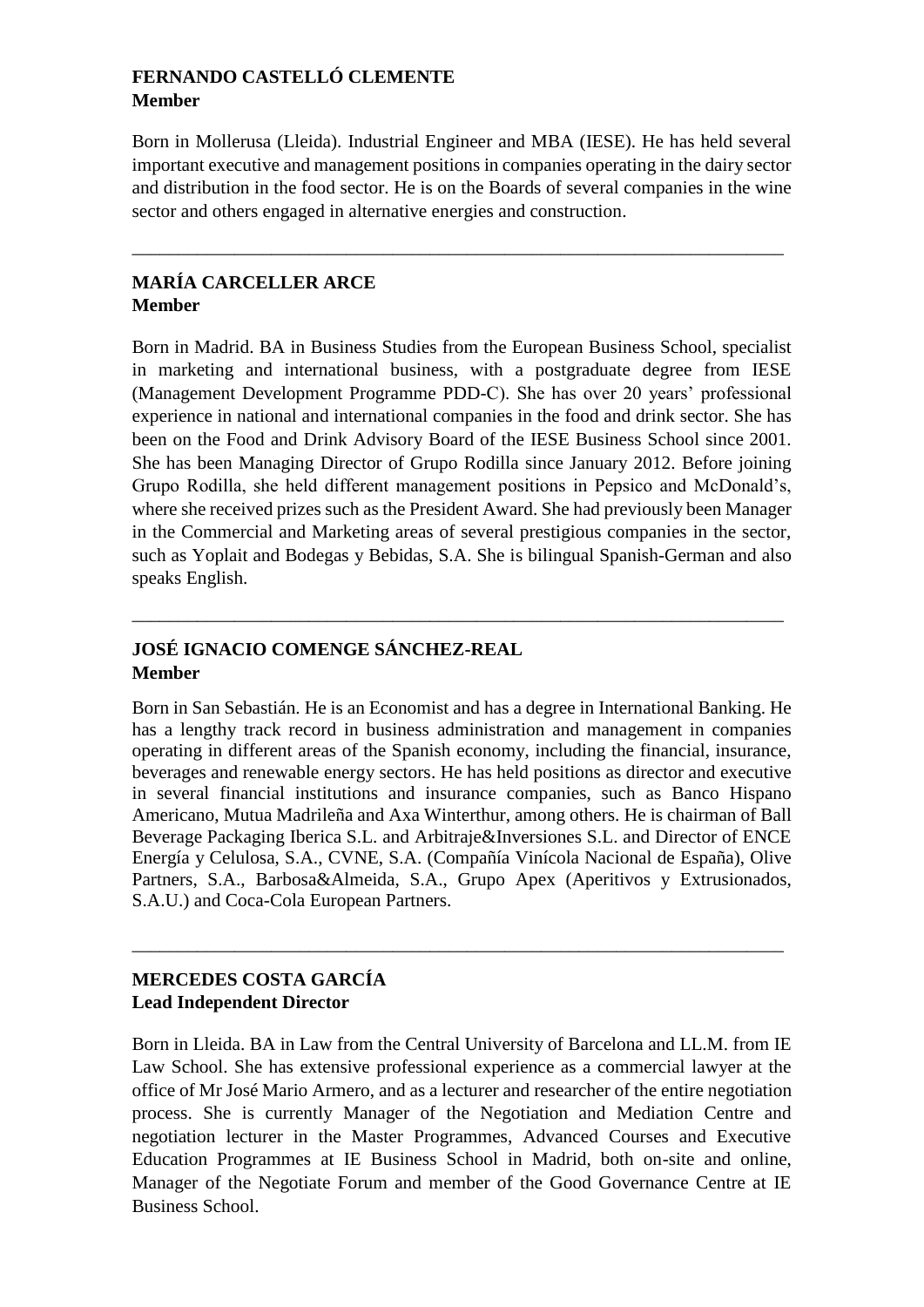# **JAVIER FERNÁNDEZ ALONSO Member**

Born in Bilbao. BA Cum Laude in Business Management and Administration from Deusto University (La Comercial), specialising in Finance. He is General Manager of Corporación Financiera Alba, S.A., with extensive experience in business management and administration. He is also on the Boards of Euskaltel, S.A., Rioja Acquisition, S.à.r.L., Artá Capital S.G.E.I.C., S.A. and Deyá Capital IV S.C.R., S.A. and on the Investment Committee of Artá Capital, among other responsibilities. He has been on the boards of several companies including, among others, Acerinox, S.A., Actividades de Construcción y Servicios, S.A. and Parques Reunidos Servicios Centrales, S.A. He speaks English.

\_\_\_\_\_\_\_\_\_\_\_\_\_\_\_\_\_\_\_\_\_\_\_\_\_\_\_\_\_\_\_\_\_\_\_\_\_\_\_\_\_\_\_\_\_\_\_\_\_\_\_\_\_\_\_\_\_\_\_\_\_\_\_\_\_\_\_\_

## **JAVIER GÓMEZ-TRENOR VERGÉS**

### **Representative of the member Empresas Comerciales e Industriales Valencianas, S.L.**

\_\_\_\_\_\_\_\_\_\_\_\_\_\_\_\_\_\_\_\_\_\_\_\_\_\_\_\_\_\_\_\_\_\_\_\_\_\_\_\_\_\_\_\_\_\_\_\_\_\_\_\_\_\_\_\_\_\_\_\_\_\_\_\_\_\_\_\_\_\_

Born in Barcelona. BA in Economics and Business Studies from the University of Valencia. He has a lengthy track record in the business sector, as executive and director of numerous companies in the beverages, agricultural, livestock and concentrated juice sectors. He is currently the representative of the corporate Chairman of the Board of Empresas Comerciales e Industriales Valencianas, S.L. and the corporate Vice-Chairman of the Board of Olive Partners S.A., he is Chairman of the Board of Inversiones Caspatró, S.L. and is on the boards of several financial investment, property and agricultural companies.

\_\_\_\_\_\_\_\_\_\_\_\_\_\_\_\_\_\_\_\_\_\_\_\_\_\_\_\_\_\_\_\_\_\_\_\_\_\_\_\_\_\_\_\_\_\_\_\_\_\_\_\_\_\_\_\_\_\_\_\_\_\_\_\_\_\_\_\_\_\_

# **FELIX HERNÁNDEZ CALLEJAS Representative of the member Hercalianz Investing Group, S.L.**

Born in Tudela (Navarre). BA in Law. Extensive track record in the rice and food business, in general. He has held several positions as director and executive in different rice companies and is currently on the management of one subsidiary in the Ebro Group and director of several others.

\_\_\_\_\_\_\_\_\_\_\_\_\_\_\_\_\_\_\_\_\_\_\_\_\_\_\_\_\_\_\_\_\_\_\_\_\_\_\_\_\_\_\_\_\_\_\_\_\_\_\_\_\_\_\_\_\_\_\_\_\_\_\_\_\_\_\_\_\_\_

## **BLANCA HERNÁNDEZ RODRÍGUEZ Representative of the member Grupo Tradifín, S.L.**

Born in Seville. BA in Economics and Business Studies (University of Seville) and Humanities (European University of Madrid) and Master in Finance (CUNEF). Extensive experience in the financial sector. She is Founder and Managing Director of Magallanes Value Investors, S.A., S.G.I.I.C. and Director of PharmaMar, S.A. She is on the Board of Trustees of Proyecto Hombre and the Capacis Foundation and chairs the Ebro Foods Foundation.

\_\_\_\_\_\_\_\_\_\_\_\_\_\_\_\_\_\_\_\_\_\_\_\_\_\_\_\_\_\_\_\_\_\_\_\_\_\_\_\_\_\_\_\_\_\_\_\_\_\_\_\_\_\_\_\_\_\_\_\_\_\_\_\_\_\_\_\_\_\_